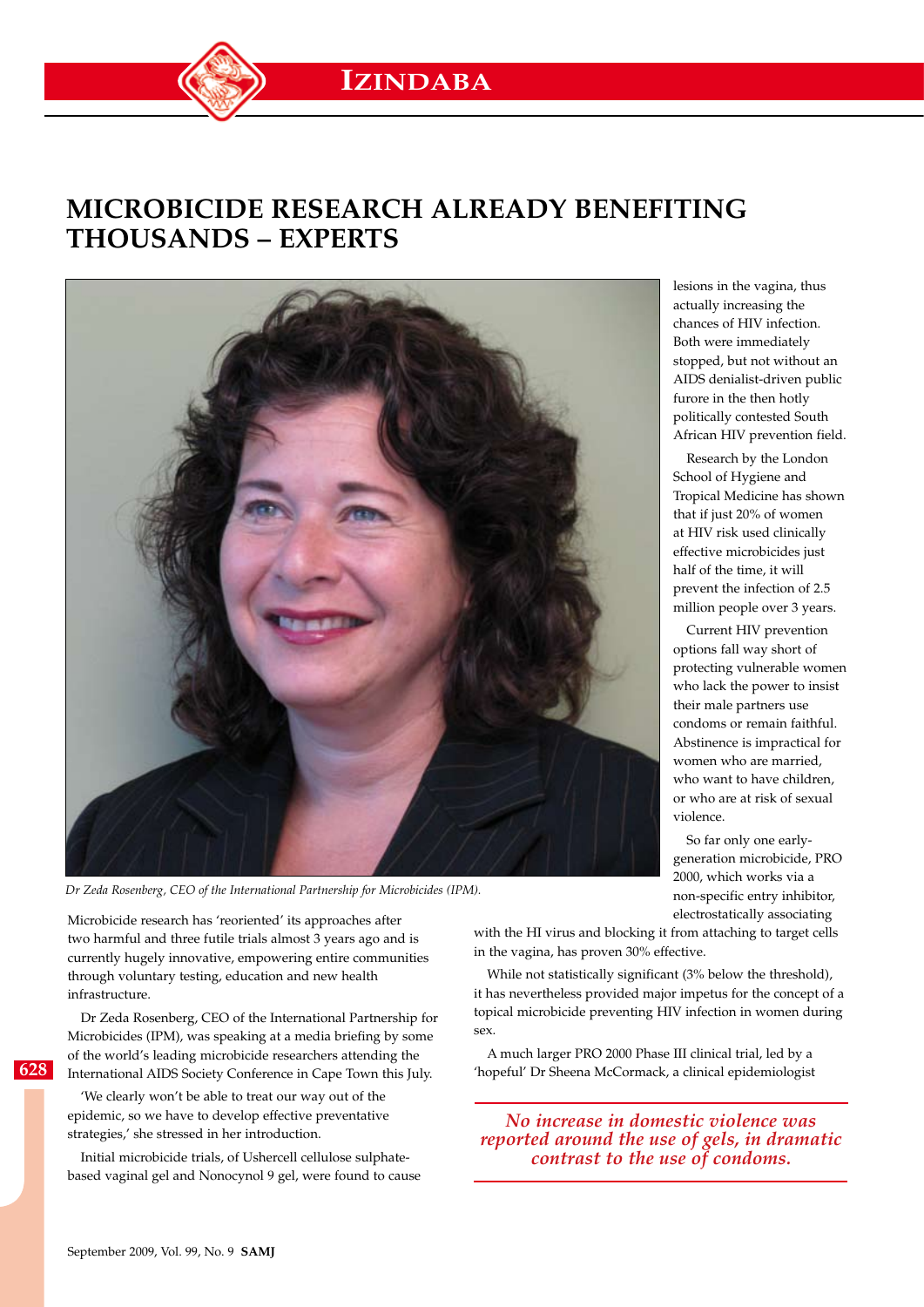## **IZINDABA**



*A recruiter for the Reproductive Health and HIV Research Unit in Edendale, South Africa, talks to community members about participating in an IPM trial.* 

 *Photo: Geoff Oliver Bugbee*

from the UK Medical Research Council, currently covers 9 404 women from 6 locations in southern Africa. It is due to report results this November.

## **'Kick-starting' HIV services**

McCormack told the luncheon briefing that her 600 staffers had screened more than 20 000 women for HIV, thus 'kick-starting' HIV services at each of the locations.

She said her Microbicide Development Programme (MDP) was unique because it integrated social and behavioural sciences, thus keeping tabs on what research partners and communities felt, and addressing issues such as transport and adherence.

So far women were reporting greater intimacy in their relationships (even though condom use was strongly encouraged).The PRO 2000 gel is biologically far less potent than ARV-based gels and does not require ongoing HIV testing.

Professor Helen Rees, Executive Director of the Reproductive Health and HIV Research Unit at the University of the Witwatersrand, leads a microbicide safety study in KwaZulu-Natal and is about to start at a VOICE (Vaginal and Oral Interventions to Control the Epidemic) study in Johannesburg. She said her team had established a network of trial sites, mostly doing microbicides, but, as importantly, able to do other pre-exposure prophylactic or vaccine work. 'These are invaluable research assets which are empowering young African researchers,' she emphasised.

The VOICE study looks at whether some of the same ARV medications used successfully for treating HIV are safe and effective for HIV prevention, as either a vaginal microbicide or an oral tablet. It also aims to find out which of these routines women are more likely to follow – a tablet by mouth once a day or applying a vaginal microbicide gel daily.

The study, which uses tenofovir (Viread) and tenofovir and emtricitabine (Truvada), was launched in August this year, enrolling 5 000 sexually active HIV-negative women at a host of southern African sites.

It is the first effectiveness trial of a microbicide used daily instead of only at the time of sex. One of its key aims is to find out if, and to what extent, HIV drug resistance is a possible risk for women who acquire HIV while participating in the trial.

The speakers emphasised that the ARVs used in the gels were chosen for their high genetic barrier for resistance and their long half-life. Rees said community 'buy-in' had been huge with long queues of often repeat applicants and very positive feedback from participants who reported reduced anxiety, ease of use, and increased sexual pleasure.

## **Less domestic violence around gels than condoms**

Dr Sharon Hillier, Director of Reproductive Infectious Disease Research at the University of Pittsburgh School of Medicine, said no increase in domestic violence was reported around the use of gels, in dramatic contrast to the use of condoms.

She said she had scoured ongoing studies for adverse events to reach this conclusion.

Rees stressed how vital it was to have political support 'at the highest level' in order to avoid conflict and suspicion over microbicide research among communities.

This was a possible allusion to the days of Health Minister Manto Tshabalala-Msimang, who used the stumbles and harm that occurred in early microbicide trials to bolster anti-Western drug arguments and champion the 'cause' of poor local women.

*The study found that HIV prevalence among local women aged under 20 leapt from 15% to 27% between 2001 and 2004, and among women between 20 and 29 rose from 39% to 66% (over the same period).*

One striking example of the dire need for a successful microbicide gel comes from a 2007 tenofovir study by the Centre for the AIDS Programme of Research in South Africa (CAPRISA) in the empoverished Mafakhatini district of Bulwer, KwaZulu-Natal.

The study found that HIV prevalence among local women aged under 20 leapt from 15% to 27% between 2001 and 2004, and among women between 20 and 29 rose from 39% to 66% (over the same period).

Rees said the ethics around HIV prevention research were heavily contested and 'we need to define what our obligations are for treatment and referral'.